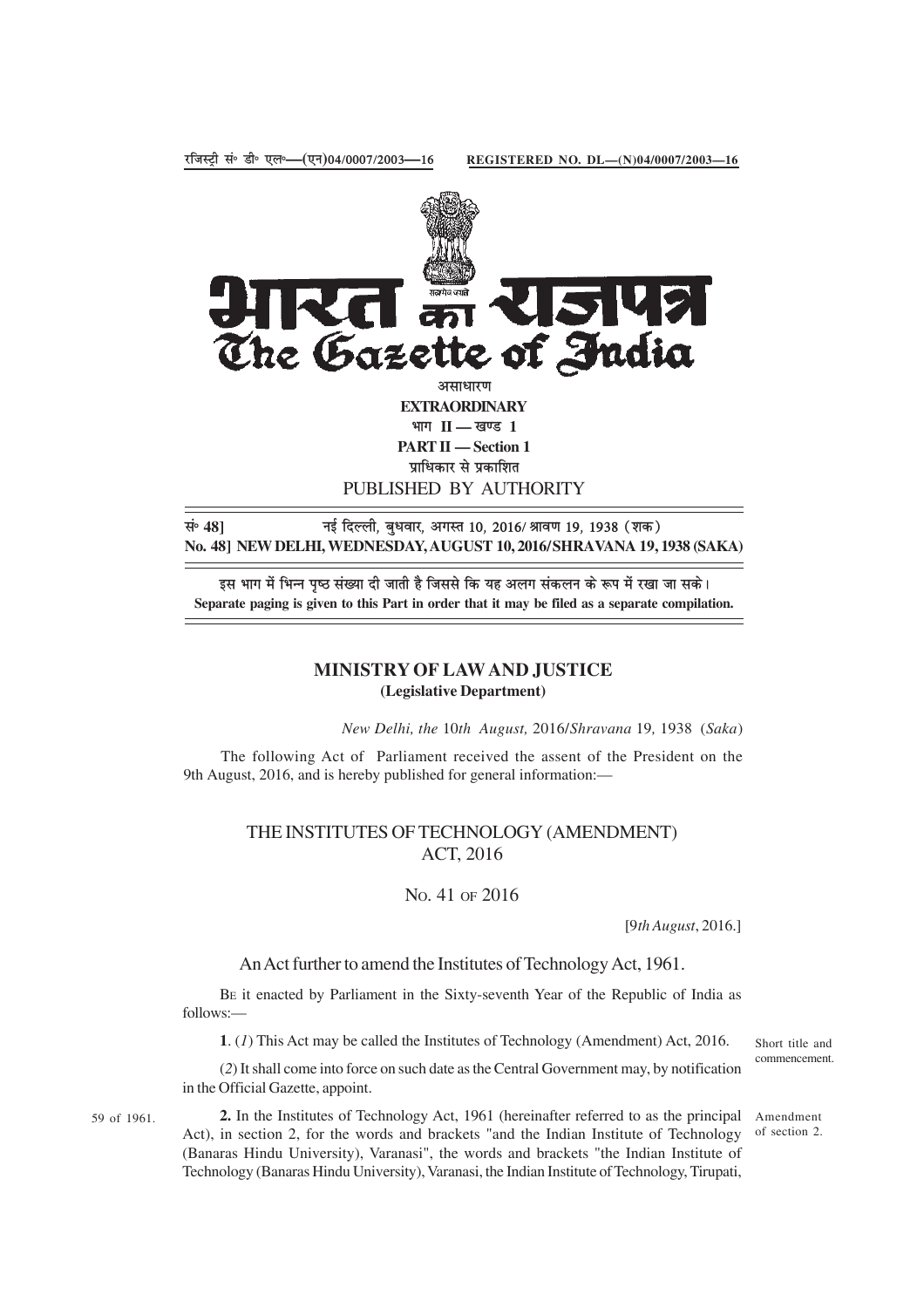the Indian Institute of Technology, Palakkad, the Indian Institute of Technology, Goa, the Indian Institute of Technology, Dharwad, the Indian Institute of Technology, Bhilai, the Indian Institute of Technology, Jammu and the Indian Institute of Technology (Indian School of Mines), Dhanbad" shall be substituted.

Amendment of section 3. **3.** In section 3 of the principal Act,—

(*A*) in clause (*c*), after sub-clause (*xiii*), the following sub-clauses shall be inserted, namely:—

"(*xiv*) in relation to the society known as the Indian Institute of Technology, Tirupati, the Indian Institute of Technology, Tirupati;

(*xv*) in relation to the society known as the Indian Institute of Technology, Palakkad, the Indian Institute of Technology, Palakkad;

(*xvi*) in relation to the society known as the Indian Institute of Technology, Goa, the Indian Institute of Technology, Goa;

(*xvii*) in relation to the society known as the Indian Institute of Technology, Dharwar, the Indian Institute of Technology, Dharwad;

(*xviii*) in relation to the society known as the Indian Institute of Technology, Bhilai, the Indian Institute of Technology, Bhilai;

(*xix*) in relation to the society known as the Indian Institute of Technology, Jammu, the Indian Institute of Technology, Jammu;

(*xx*) in relation to the society known as the Indian School of Mines, Dhanbad, the Indian Institute of Technology (Indian School of Mines), Dhanbad.";

(*B*) after clause (*ga*), the following clause shall be inserted, namely:—

'(*gb*) "Indian School of Mines, Dhanbad" means the society known as the Indian School of Mines, Dhanbad;';

(*C*) in clause (*j*), after sub-clause (*xi*), the following sub-clauses shall be inserted, namely:—

"(*xii*) the Indian Institute of Technology, Tirupati;

(*xiii*) the Indian Institute of Technology, Palakkad;

(*xiv*) the Indian Institute of Technology, Goa;

(*xv*) the Indian Institute of Technology, Dharwad;

(*xvi*) the Indian Institute of Technology, Bhilai;

(*xvii*) the Indian Institute of Technology, Jammu;

(*xviii*) the Indian School of Mines, Dhanbad;".

Amendment of section 4.

**4**. In section 4 of the principal Act, after sub-section (*ID*), the following sub-section shall be inserted, namely:—

"(*IE*) The Indian School of Mines, Dhanbad shall, on such incorporation, be called the Indian Institute of Technology (Indian School of Mines), Dhanbad.".

Amendment of section 5.

**5**. In section 5 of the principal Act, after *Explanation* 2, the following *Explanation* shall be inserted, namely:—

"*Explanation* 3.—The reference in this section to the commencement of this Act shall be construed in relation to the Indian Institute of Technology, Tirupati, the Indian Institute of Technology, Palakkad, the Indian Institute of Technology, Goa, the Indian Institute of Technology, Dharwad, the Indian Institute of Technology, Bhilai,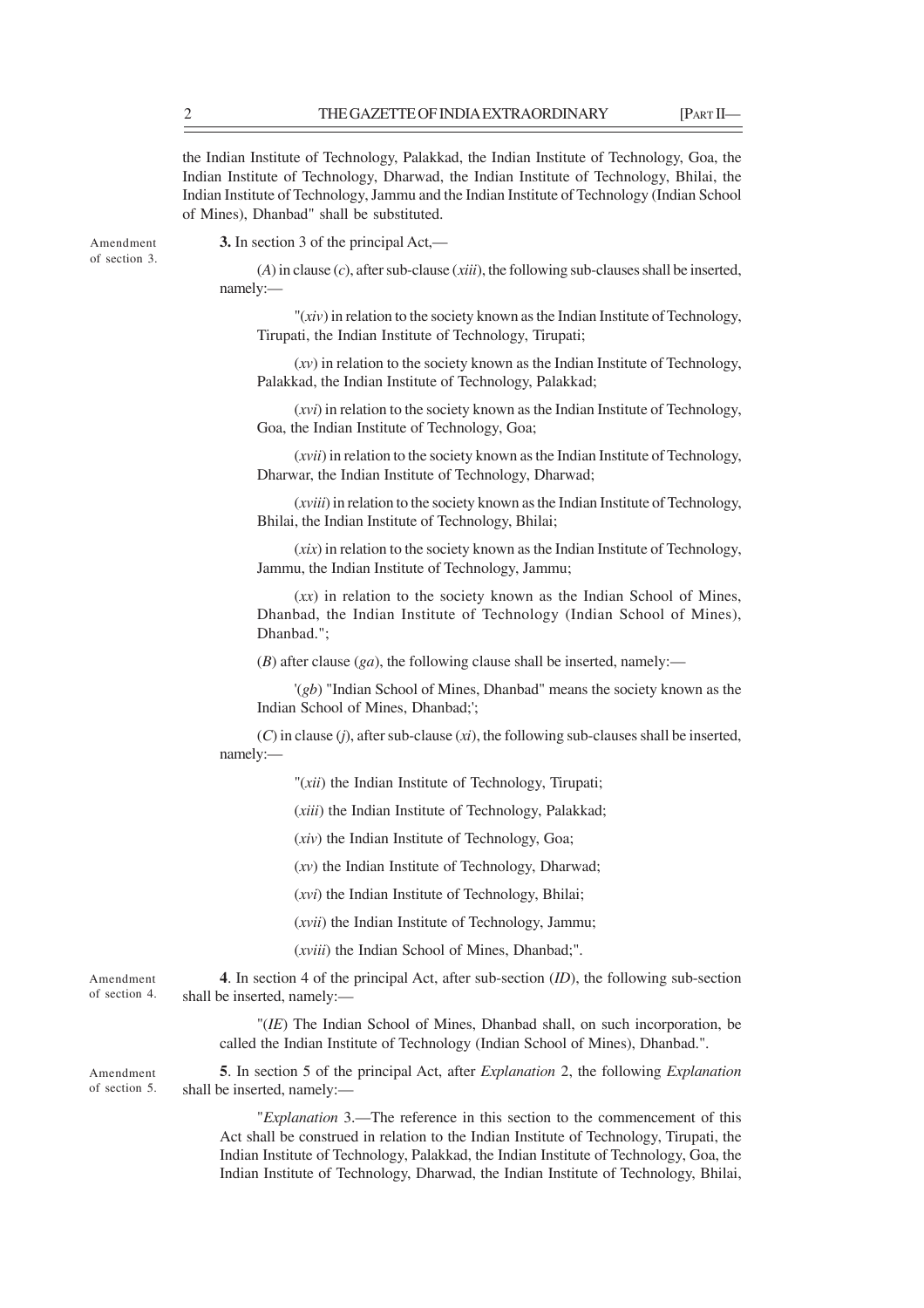the Indian Institute of Technology, Jammu, and the Indian Institute of Technology (Indian School of Mines) Dhanbad, as the reference to the date on which the provisions of the Institutes of Technology (Amendment) Act, 2016 comes into force.".

**6.** In section 38 of the principal Act,—

Amendment of section 38.

 $(i)$  after clause  $(o)$ , the following clauses shall be inserted, namely:—

"(*p*) until the first Statutes and Ordinances in relation to the Indian Institute of Technology, Tirupati, the Indian Institute of Technology, Palakkad, the Indian Institute of Technology, Goa, the Indian Institute of Technology, Dharward, the Indian Institute of Technology, Bhilai, the Indian Institute of Technology, Jammu, are made under this Act, the Statutes and Ordinances of such Institutes, as in force immediately before the commencement of the Institutes of Technology (Amendment) Act, 2016, shall apply to those Institutes with necessary modifications and adaptations in so far as they are not inconsistent with the provisions of this Act;

(*q*) the Executive Board, referred to in Rule 7 of the Rules and Regulations of the Indian School of Mines, Dhanbad, functioning as such immediately before the commencement of the Institutes of Technology (Amendment) Act, 2016, shall continue to so function until a new Board is constituted for the Indian Institute of Technology (Indian School of Mines), Dhanbad, under this Act, but on the constitution of a new Board under this Act, the Executive Board of the Indian School of Mines, Dhanbad shall cease to function so far as the Indian Institute of Technology (Indian School of Mines), Dhanbad is concerned;

(*r*) the Academic Council, referred to in Rule 9 of the Rules and Regulations of the Indian School of Mines, Dhanbad, functioning as such immediately before the commencement of the Institutes of Technology (Amendment) Act, 2016 shall continue to so function until a new Senate is constituted for the Indian Institute of Technology (Indian School of Mines), Dhanbad under this Act, but on the constitution of a new Senate under this Act, the Academic Council of the Indian School of Mines, Dhanbad shall cease to function so far as the Indian Institute of Technology (Indian School of Mines), Dhanbad;

(*s*) until the first Statutes and the Ordinances in relation to the Indian Institute of Technology (Indian School of Mines), Dhanbad are made under this Act, the Statutes and Ordinances as are applicable to the Indian Institute of Technology, Roorkee immediately before the commencement of the Institutes of Technology (Amendment) Act, 2016, shall apply to the Indian Institute of Technology (Indian School of Mines), Dhanbad, with the necessary modifications and adaptations in so far as they are not inconsistent with the provisions of this Act;

(*t*) notwithstanding anything contained in the Institutes of Technology (Amendment) Act, 2016, any student who joined classes of the Indian School of Mines, Dhanbad on or after the commencement of 2015-2016 academic session or completed the courses on or after 2015-2016 academic session shall for the purpose of clause (*b*) of sub-section (*1*) of section 6, be deemed to have pursued a course of study in the Indian Institute of Technology (Indian School of Mines), Dhanbad provided that such student has not already been awarded degree or diploma for the same course of study;

(*u*) if any difficulty arises in giving effect to the provisions of the Institutes of Technology (Amendment) Act, 2016, the Central Government may, by order published in the Official Gazette, make such provisions not inconsistent with the provisions of this Act, as may appear to be necessary for removing the difficulty: